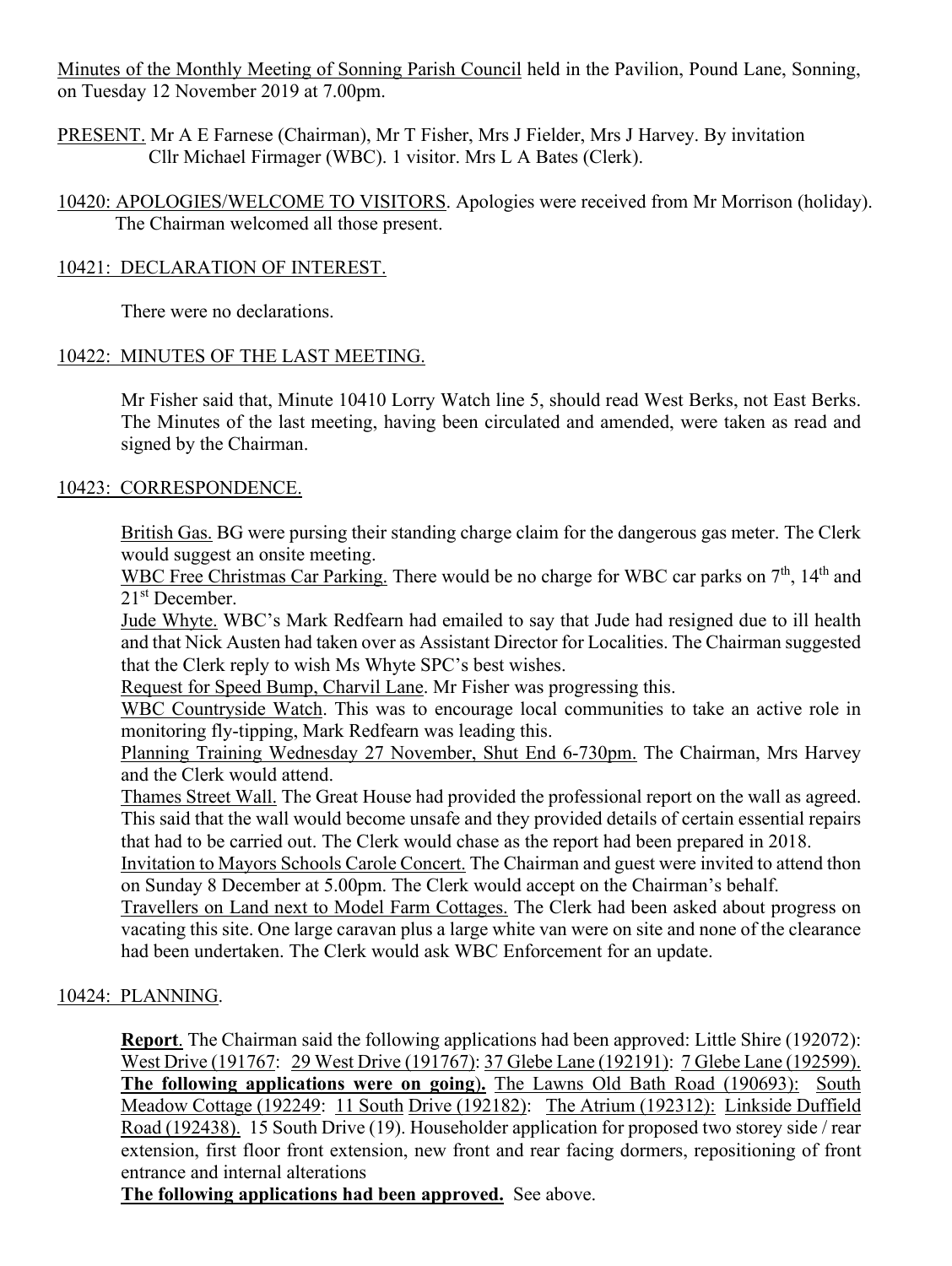## **The following applications had been refused.** No refusals. **The following applications had been withdrawn.** None. **The following Appeal had been dismissed. None The following new applications had been received.** No new applications

### 15 SOUTH Drive (192118) to agree comments.

The Chairman said that he had visited the site but hadn't been able to speak the neighbours, there was an improvement at 12a, as the site had been tidied up. In regards to number 15, the Chairman said that the proposal was very close to both boundaries, particularly as it would be two storey, and parts would provide additional opportunities for overlooking the gardens of adjoining properties. The proximity of the proposal to adjoining properties would result in a terracing effect. Following discussion it was agreed to object for the above reasons.

### Neighbourhood Plan.

Wokingham had approved the application for the whole Parish to be declared a Neighbourhood Area,

## 10425: QUESTIONS FOR BOROUGH COUNCILLOR.

Mrs Fielder asked Cllr Firmager about reports that money might be available for the third Thames Bridge. Cllr Firmager said that this was to do with the bid by Transport for South East (which plans strategic transport across the region), for £800,000 government funding towards the proposal. Cllr Firmager said that he had made contact with Cllr David Bartholomew (OCC and SODC) in order to discuss the issues but nothing had been arranged so far. Cllr Firmager said that two planning applications were listed, Linkside, Duffield Road and The Atrium/Pool Court. Linkside was automatically listed due to the size of the proposal and he had listed The Atrium/Pool Court at the request of the Parish Council. It was unclear when the applications would go to Committee but the agenda was published the week prior to each meeting.

Mr Fisher said that he hadn't received a reply from Highways about cars driving over the Pound Lane crossing when pedestrians were in the process of crossing. Cllr Firmager asked Mr Fisher to copy the email on to him and he would follow it up.

## 10426: PARISHIONER QUESTIONS.

There were no questions.

## 10427: FINANCE.

- a) Report. The Clerk had prepared a report which was noted.
- b) VAT Letter and 64/8 Form.

A draft letter regarding the VAT on the pavilion had been received together with a request to sign the 68/8 form. The proposed letter outlined two suggestions for reclaiming the VAT for HMRC to consider. The Chairman asked if the letter would commit the Council to anything even if they did not proceed with the building work, due to the time it had taken to raise a small proportion of the funds. Following discussion it was agreed to reply to say that in principle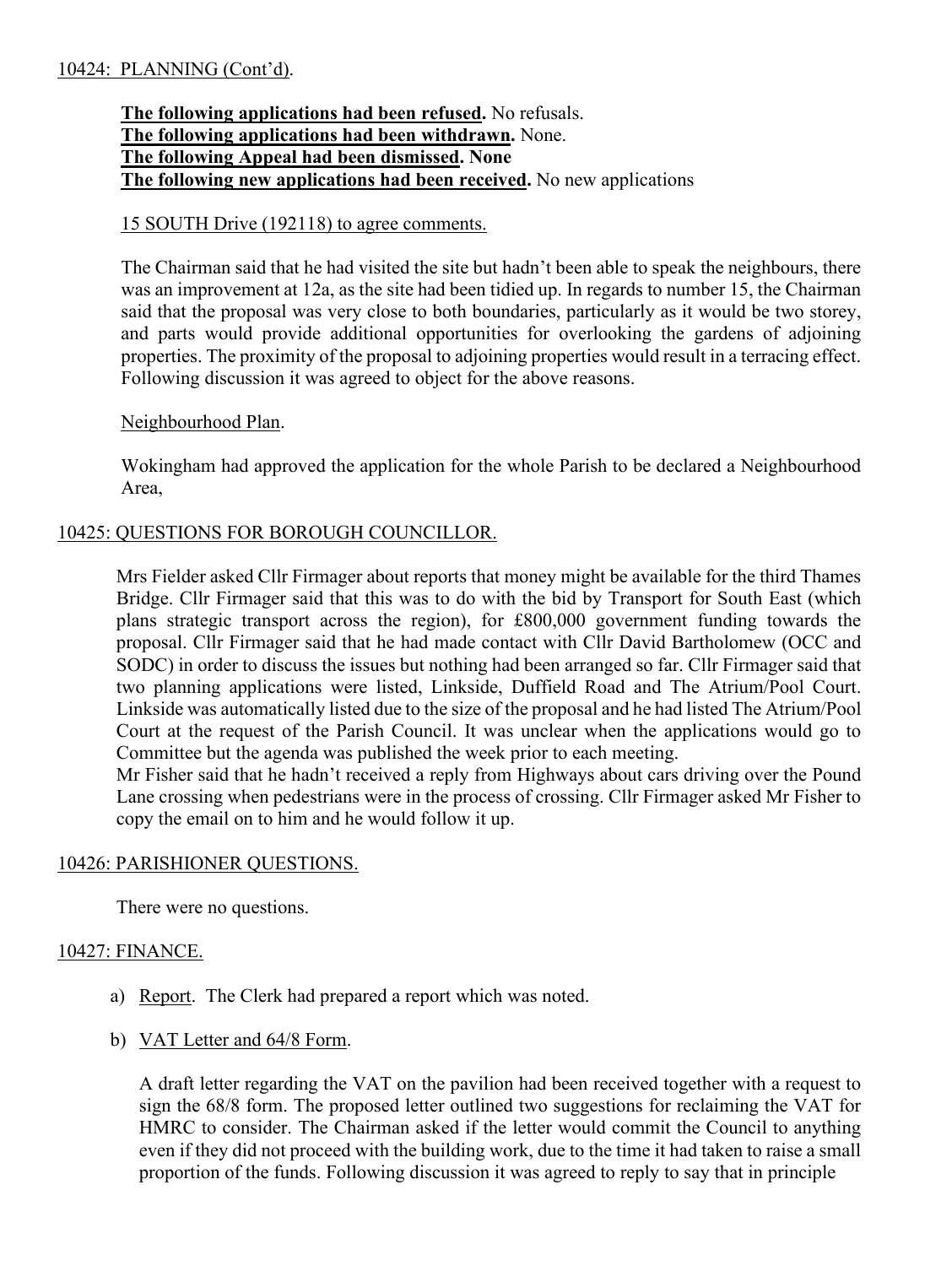there was agreement to send the letter on the proviso that the answer to the question was acceptable. The Chairman would read the form 64/8 and sign it.

c) Payment of Accounts. Mr Fisher proposed and the Chairman seconded, making the following payments:

| Date     | Chq | Name                  | <b>Service Item</b> | Gross   | VAT    | Net     | Committee      | Sub-committee        |
|----------|-----|-----------------------|---------------------|---------|--------|---------|----------------|----------------------|
| 01/10/19 | 623 | Mrs L A Bates         | Honorarium          | 2723.00 | 0.00   | 2723.00 | <b>CLERK</b>   | Clerk Hon.           |
| 01/10/19 | 623 | Mrs L A Bates         | Telephone           | 40.00   | 0.00   | 40.00   | <b>ADMIN</b>   | Tel. Stat.           |
| 01/10/19 | 624 | <b>Inland Revenue</b> | Tax                 | 151.00  | 0.00   | 151.00  | <b>CLERK</b>   | <b>CLERK Tax</b>     |
| 01/10/19 | 624 | Inland Revenue        | <b>NIC</b>          | 99.63   | 0.00   | 99.63   | <b>CLERK</b>   | <b>CLERK NIC</b>     |
| 11/1019  | 625 | PK Littlejohn         | Auditors            | 360.00  | 60.00  | 300.00  | <b>ADMIN</b>   | Audit                |
| 11/10/19 | 626 | <b>OMK</b>            | Pavilion Report     | 1440.00 | 240.00 | 1200.00 | <b>SPORT</b>   | Pavilion             |
| 11/10/19 | 627 | Henley Land           | Main Mowing         | 260.00  | 0.00   | 260.00  | <b>REC</b>     | Main Mowing          |
| 11/10/19 | 627 | Henley Land           | Mow Pond            | 385.00  | 0.00   | 385.00  | <b>REC</b>     | Pond Mow             |
| 11/10/19 | 627 | Henley Land           | Wharf Gate          | 652.00  | 0.00   | 652.00  | <b>ENVIRON</b> | Wharf Mtnce          |
| 15/10/19 | 628 | <b>Environ Agency</b> | Wharf Licence       | 57.00   | 0.00   | 57.00   | <b>ENVIRON</b> | <b>Wharf Licence</b> |
| 16/10/19 | 629 | Castle Water          | Allotments          | 7.23    | 0.00   | 7.23    | <b>ENVIRON</b> | Allot Water          |
| 16/10/19 | 630 | Castle Water          | Pavilion            | 29.74   | 0.00   | 29.74   | <b>SPORTS</b>  | Pav. Utilities       |
| 26/10/19 | 631 | Henley Land           | Main Mowing         | 260.00  | 0.00   | 260.00  | <b>REC</b>     | Main Mowing          |
| 26/10/19 | 632 | Sonning Land          | Mow Wharf           | 28.00   | 0.00   | 28.00   | <b>ENVIRON</b> | Mow Wharf            |
| 26/10/19 | 632 | Sonning Land          | Hedge Cut           | 30.00   | 0.00   | 30.00   | <b>REC</b>     | P Lane Hedge         |
| 26/10/19 | 633 | Pearson Hall          | Office Rent         | 250.00  | 0.00   | 250.00  | <b>ADMIN</b>   | Office Rent          |
| 26/10/19 | 634 | P J Doyle             | Wharf Gate Sign     | 80.00   | 0.00   | 80.00   | <b>ENVIRON</b> | Wharf Mtnce          |
| 26/10/19 | 635 | Castle Water          | Square Water        | 15.89   | 0.00   | 15.89   | <b>SPORTS</b>  | Sports other         |

26/10/19 636 | Castle Water | Pav. Water | 58.52 | 0.00 | 58.52 | SPORTS | Pav. Utilities 26/10/19 | 637 | Castle Water | Allot Water | 14.23 | 0.00 | 14.23 | ENVIRON | Allot Water

SPC PAYMENT OF ACCOUNTS OCT (1 TO 31 OCT) '19

d) Pound Lane Improvements - Request for CIL Contribution. This was ongoing.

#### e) Using Local Traders verses Companies

The Chairman asked if Councillors would consider the merits of using local traders as opposed to large contractors. Although more expensive there were times when small tradesmen were unable to respond quickly. Following discussion it was agreed that the Chairman and Mrs Harvey would produce a list of reliable contractors and others would add any contacts they could recommend.

**TOTAL 6941.24 300.00 6641.24**

### 10428: HIGHWAYS

School Crossing. Mr Fisher said that there was nothing to add except that a car had driven over the crossing while he was on it.

Speed Indicators (SID). Mr Fisher said that the figures for Pound Lane were similar to previous month's figures. A vehicle had driven at 60mph one evening and 4200 vehicles were regularly using Pound Lane on a daily basis, many were travelling between 22mph and 25mph. The mobile SID was now in Sonning Lane outside the RBCS and although the speeds were higher, the number of vehicles were lower with the average 5 day numbering 2500 north bound.

Mrs Fielder said that the overhanging branch on the Bridge remained a hazard. The Clerk would chase Eye and Dunsden PC.

Lorry Watch. Mr Fisher said it was proving difficult to link up with colleagues. Kirsten from Eye and Dunsden had completed a Lorry Watch but all had been underweight.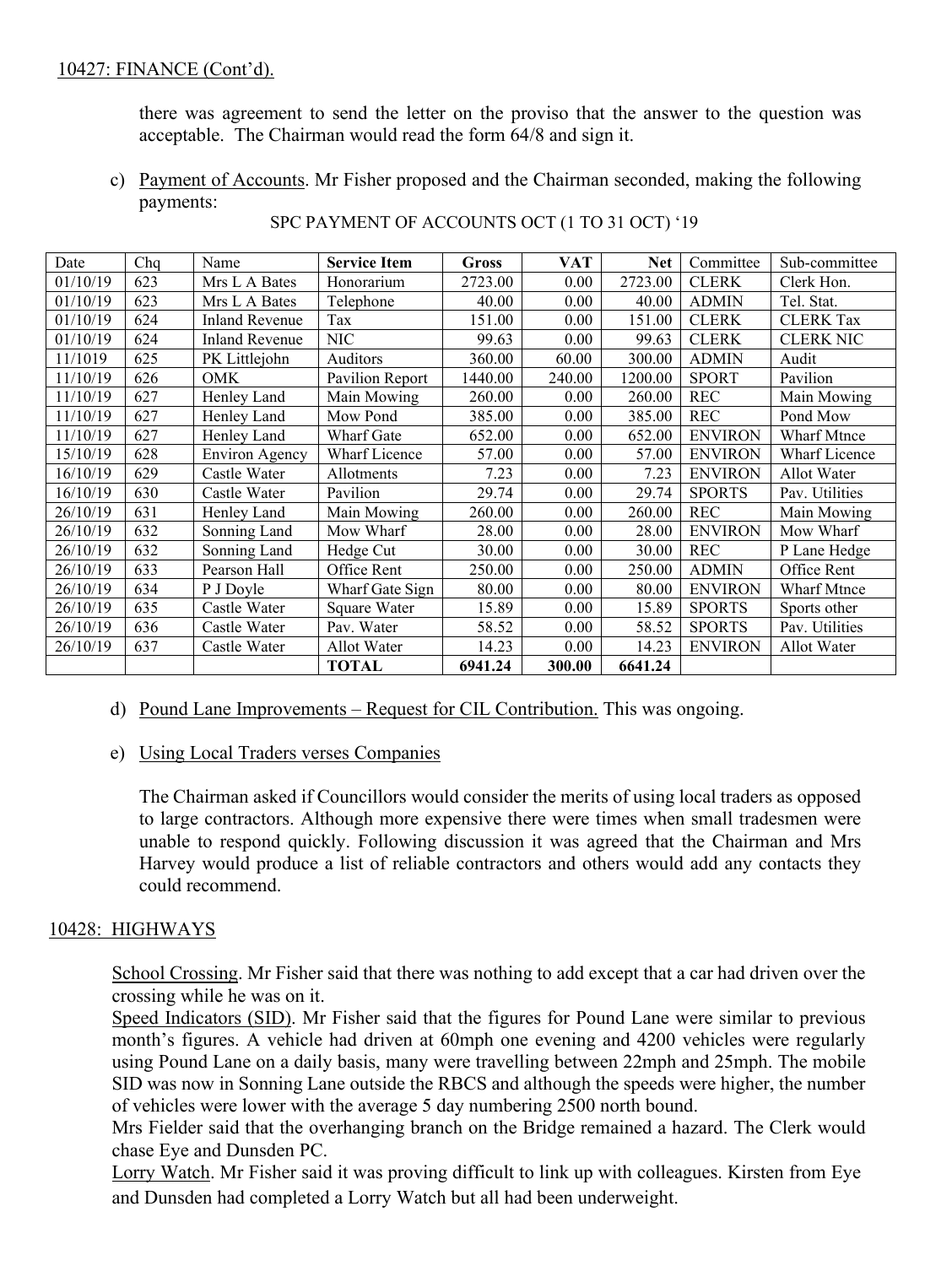### 10428: HIGHWAYS (Cont'd).

TRO Double Yellow Lines. WBC had confirmed that these would be done.

### 10429: RECREATION AND ENVIRONMENT W.G.

- a) Safety Checks. The Chairman had inspected the playground and he and Mr Fisher had checked the Exercise Equipment. Mr Doyle would be asked to replace the sign on the Exercise Equipment as the print had faded. The Chairman and Mr Fisher were looking for a replacement basketball, net and post.
- b) Pavilion Fund Raising. This was ongoing.
- c) ROSPA Report. Ongoing.
- d) Rec. Path. This had been completed and looked very good.
- e) Charvil Football Club Property. Mrs Harvey had mentioned this and would try again.
- f) SLTC Main Gate & Water. The gate was still under consideration and the Clerk had asked Thames Water to identify the source of the SLTC water supply.

### 10430: TECHNICAL SERVICES.

Safety Checks. The Chairman had carried out the safety checks on the Wharf. The bin lid was still missing and the Clerk would chase WBC about replacing it. Bridge Lighting. The Clerk would chase Pete Stevens (SEC).

### 10431: V.E. DAY 2020.

Mrs Fielder outlined the proposal and said that a programme was needed. The Vicar had agreed to assist. The Churchill reading would take place at 3.00pm and a bugler was required. The Great House would provide food for the BBQ and the Scouts would cook it. It had been arranged for the Friday so not to interfere with Church on Sunday. Mrs Harvey would be working in Geneva but would help where she could. The Clerk would provide the SPC design on the headed notepaper for Mrs Fielder. Mrs Fielder also mentioned the Litter Pick and it was agreed to hold it on the 29 March so that WBC could collect the rubbish.

### 10432: ALLOTMENTS,

Mrs Fielder had two quotes to clear the compost. The Chairman proposed accepting the one from OCS at £350.00, which WBC had recommended, rather than the alternative at £540 from Berkshire Clearance, Mr Fisher seconded and this was unanimously approved. The area could then be laid to turf.

Mrs Fielder asked if SPC would be in agreement to offer £50 towards further improvements to the Lych Gate and this was agreed.

### 10433: POLICE & SECURITY.

Mrs Fielder said that there had been one crime reported on 18 September an aggressive man had damaged a vehicle in Pound Lane.